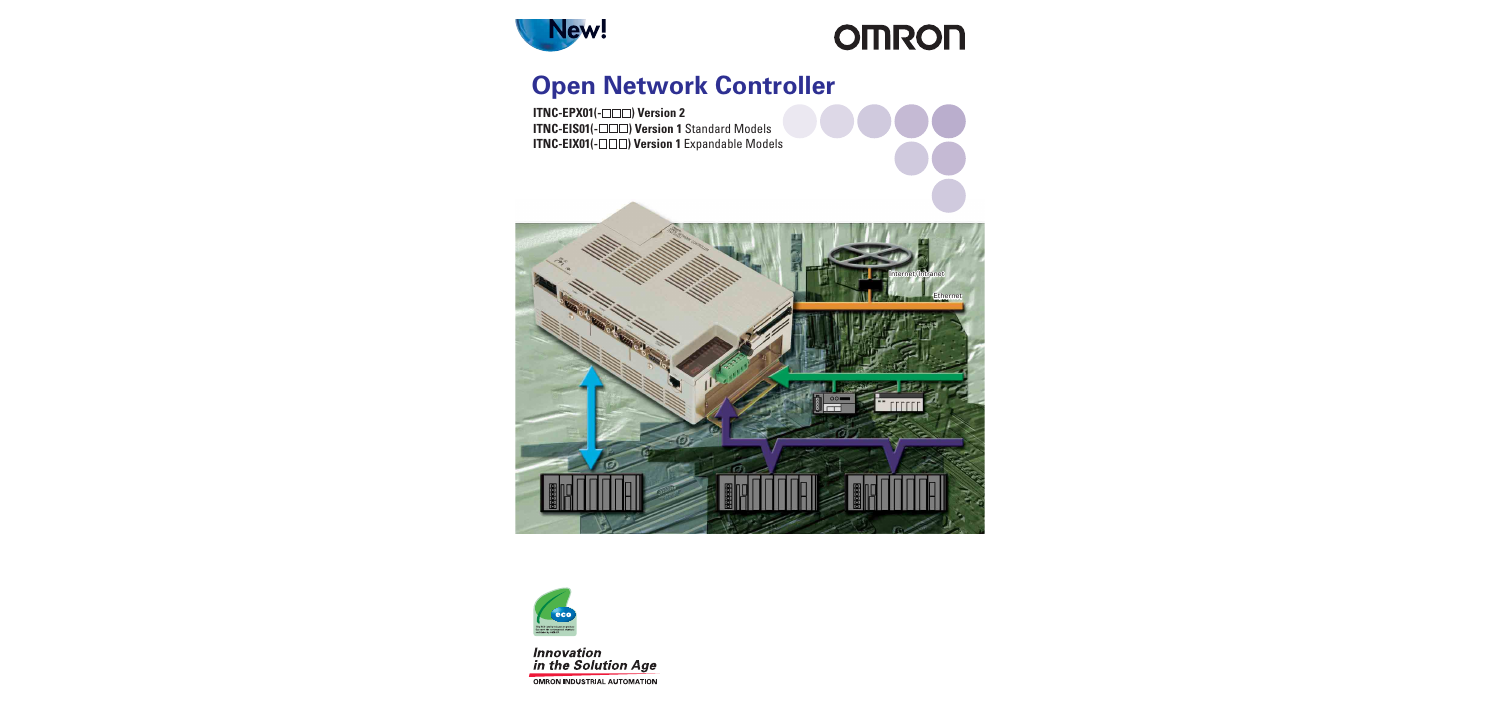# **The Information Station for Manufacturing Sites**

**Announcing Version 2 of the Open Network Controller (ONC), ever so popular as an Information Station for manufacturing equipment and production lines. The new ONC models are Faster, have Greater Capacity, and support a PCI Bus.**



# **What Is the Open Network Controller?**



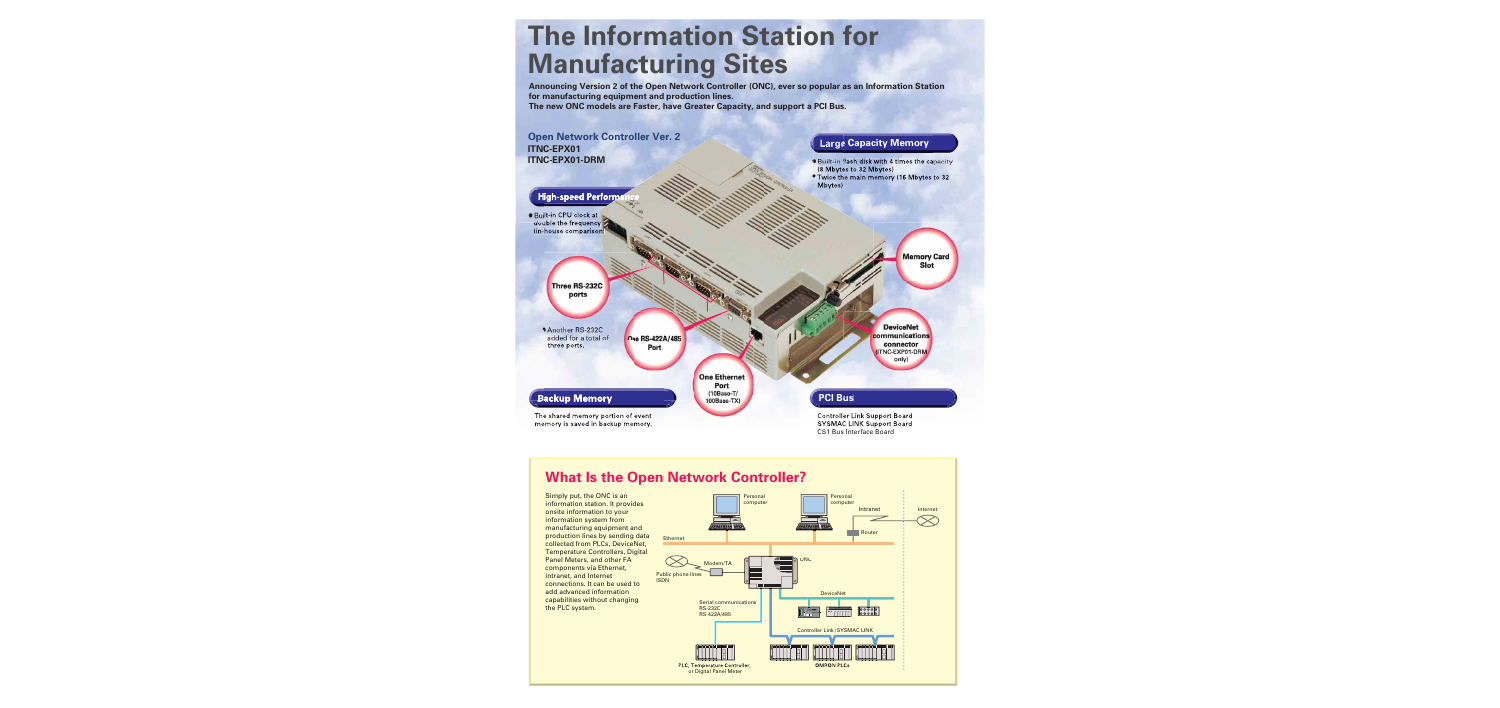# **ONC Stand-alone Applications as an Information Gateway**

#### **Ethernet-to-DeviceNet Remote I/O Communications 1**



- Data from DeviceNet slaves is reflected in event memory in the ONC. The data in event memory can be read/written from the personal computer, effectively reading/writing actual I/O data for the slaves.
- Data from DeviceNet slaves can be read/written through the ONC without using PLCs.
- Explicit messages can be sent through the ONC to the DeviceNet slaves from the personal computer.
- PLC ladder program maintenance can be performed from the CX-Programmer through DeviceNet.

Communications can be converted

#### **Ethernet-to-Serial Communications 2**

## **Ethernet-to-Serial Communications: Host Link or CompoWay/F 2-1.**



# Series, CVM1, and CV Series.

## **Ethernet-to-Serial Communications: FinsLink 2-2.**



#### **Ethernet-to-Controller Link or SYSMAC LINK Data Links 3**



- Data from multiple PLCs on Controller Link or SYSMAC LINK networks is reflected in event memory in the ONC using the data link function. Changes can be made to data linked in the PLCs by reading/writing event memory in the ONC.
- Remote programming and monitoring can be performed for PLCs from the CX-Programming through a Controller Link network.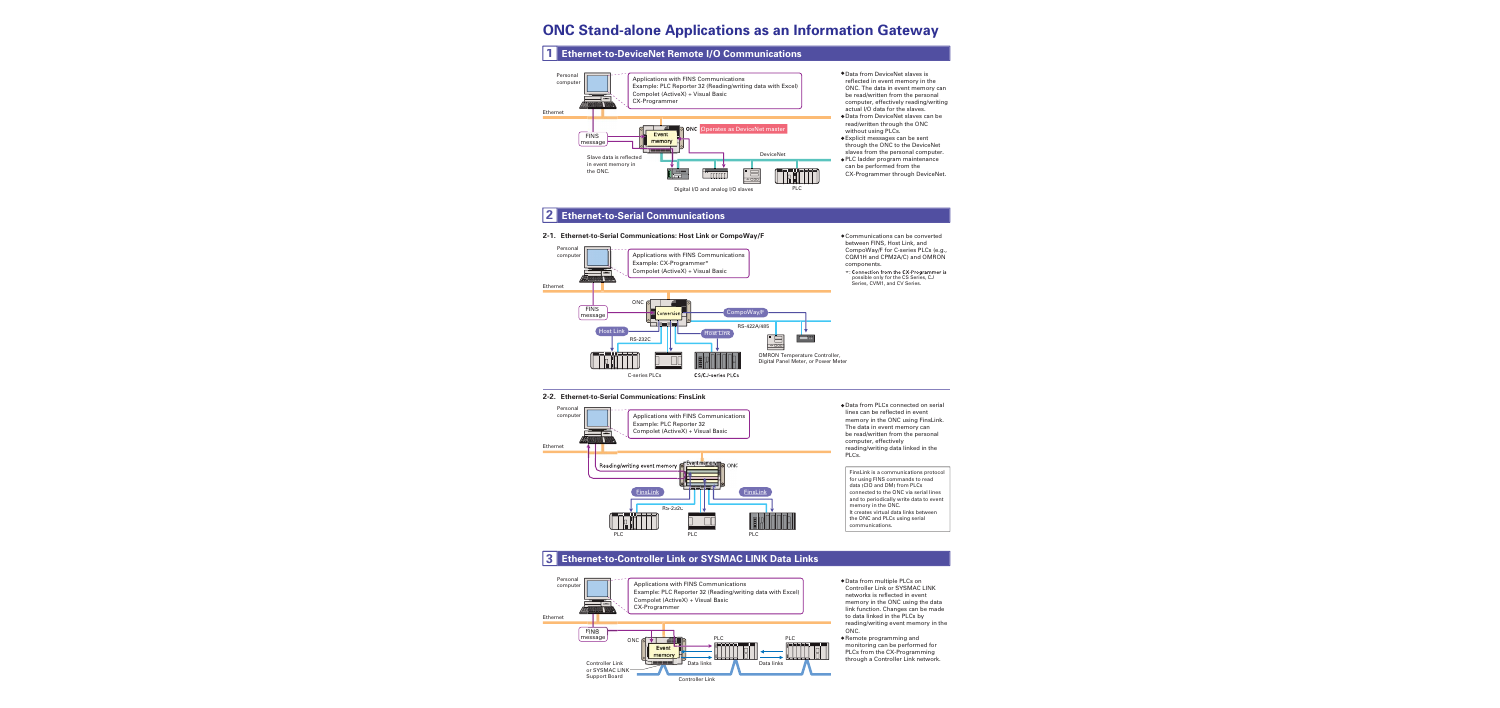# **Combine the ONC with Data Collection/Distribution Software to Achieve the Following Software to Achieve the Following**

# **Application as a Data Collection Station**

## **Collect Data and Send It Using FTP**

Collect data under the required conditions from PLCs<sup>\*1</sup> connected via various networks and from DeviceNet slaves\*2 and save it in CSV or binary files in the Memory Card in the ONC. Without any changes to the PLC system, the ONC can be used as a collection station for production, error, inspection, and history data.



\*1: CIO and DM Area data from the PLC can be collected if it is set for event memory in the ONC or specified for a serial connection.

- \* Periodic collection: Collection at a specified time interval, such as 500 ms. Event collection: Collection when some event occurs, such as a change in I/O status or data contents in the PLC or in DeviceNet devices. Example: Collecting status information when an error occurs by using the
	- occurrence of an error in processing or inspections on the production line as the event. ● Scheduled collection: Collection at specific times, such as each hour
	- Example: Collection every hour on the hour, such as 12:00 noon, 1:00 PM, etc. (minimum setting: every minute)

Example: Data collected using the Data Collection/Distribution Software can be displayed in Excel as shown below. A sample CSV file is shown set to collect data when bit 00 in CIO 0000 turns ON. The date can be added each time data is collected, and

| n              | <b>BB</b> | <b>ART</b> | 黒        | 脑腺ぐ  | 隐容<br>$\mathbf{C}$ + $\mathbf{C}$ + $\mathbf{C}$ | ∑ 后 急 る      | 仙<br>쩆 | 码 |
|----------------|-----------|------------|----------|------|--------------------------------------------------|--------------|--------|---|
|                | K20       | ᆔ          | $\equiv$ |      |                                                  |              |        |   |
|                | A         | B          | C        | n    | F                                                |              | G      |   |
|                | Date      | Time       | DM Och   |      | DM 315ch Product Counts                          | Error Counts |        |   |
| $\overline{2}$ | 277/03    | 19:45:56   | c641     | da2d | <b>6b44</b>                                      | 4b79         |        |   |
| 3              | 277/13    | 19:46:06   | 5669     | fa3c | 4728                                             | 672c         |        |   |
| 4              | 27.03     | 19:46:31   | be6f     | a636 | e430                                             | 8605         |        |   |
| 5              | 277/03    | 19:47:01   | 1d65     | 160a | 8813                                             | 741f         |        |   |
| 6              | 277/03    | 19:47:21   | a64d     | 3a35 | c320                                             | 9304         |        |   |
| 7              |           |            |          |      |                                                  |              |        |   |
| 8              |           |            |          |      |                                                  |              |        |   |
| $\alpha$       |           |            |          |      |                                                  |              |        |   |

# **Application as a Station for Changing the System Setup**

## **Write Settings, Such as Recipe Data, to PLCs**

The settings required to change the system setup can be written (i.e., "distributed") to the PLCs. Data for changing the setup (A, B, C, ...) is written to CSV files at a personal computer in the host system.

These files are transferred to the ONC, which transfers the data from the CSV files to the specified memory addresses in the PLCs when instructed by the host system (e.g., by turning ON a bit or at a scheduled time).

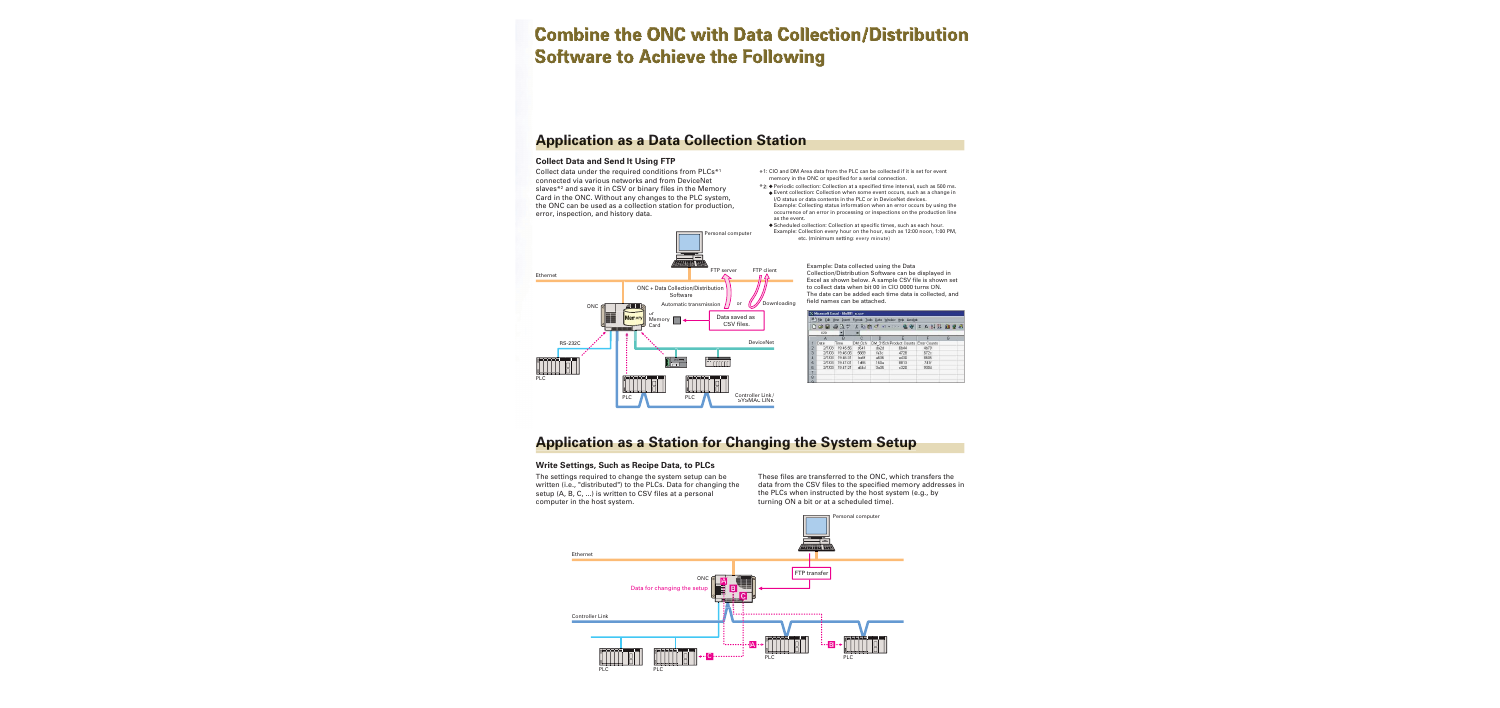# **Various Software for Web Monitoring, E-mail Applications, and Database Connections**

## **WebToolKit for ONC Application as a Browser Station**

Information from FA components connected to the ONC can be viewed from a Web browser running on a personal computer connected to Ethernet, an intranet, or Internet\*. This enables using Internet Explorer on your computer for monitoring. The WebToolKit is a development kit for building Web applications using

Visual Basic or Java. The Web application is built in the ONC, allowing Web browsers running on personal computers to monitor data. (The computer is used as a graphic terminal.)

\*: A fixed IP address is obtained from the provider to use Internet.



## **RemoteKit for ONC Application as an E-mail Station**

E-mail can be sent from the ONC to personal computers or cell phones on specified conditions\*. Files created by the Data Collection/Distribution Software can also be attached to e-mail sent to personal computers. E-mail can thus be used to provide status reports periodically, when errors occur, or at scheduled times. Dialup connections can be automatically processed through a modem to your ISP.

\*: E-mail can be sent based on a schedule or based on changes in bits or analog data from components connected to the ONC, such as PLCs or DeviceNet slaves.



## **DataBaseToolKit for ONC Application as a Database Connection Station**

Data from FA components connected to the ONC can be periodically (every second) stored in a database running on a personal computer connected via Ethernet. Files created by the Data Collection/Distribution Software can also be periodically stored in the database.